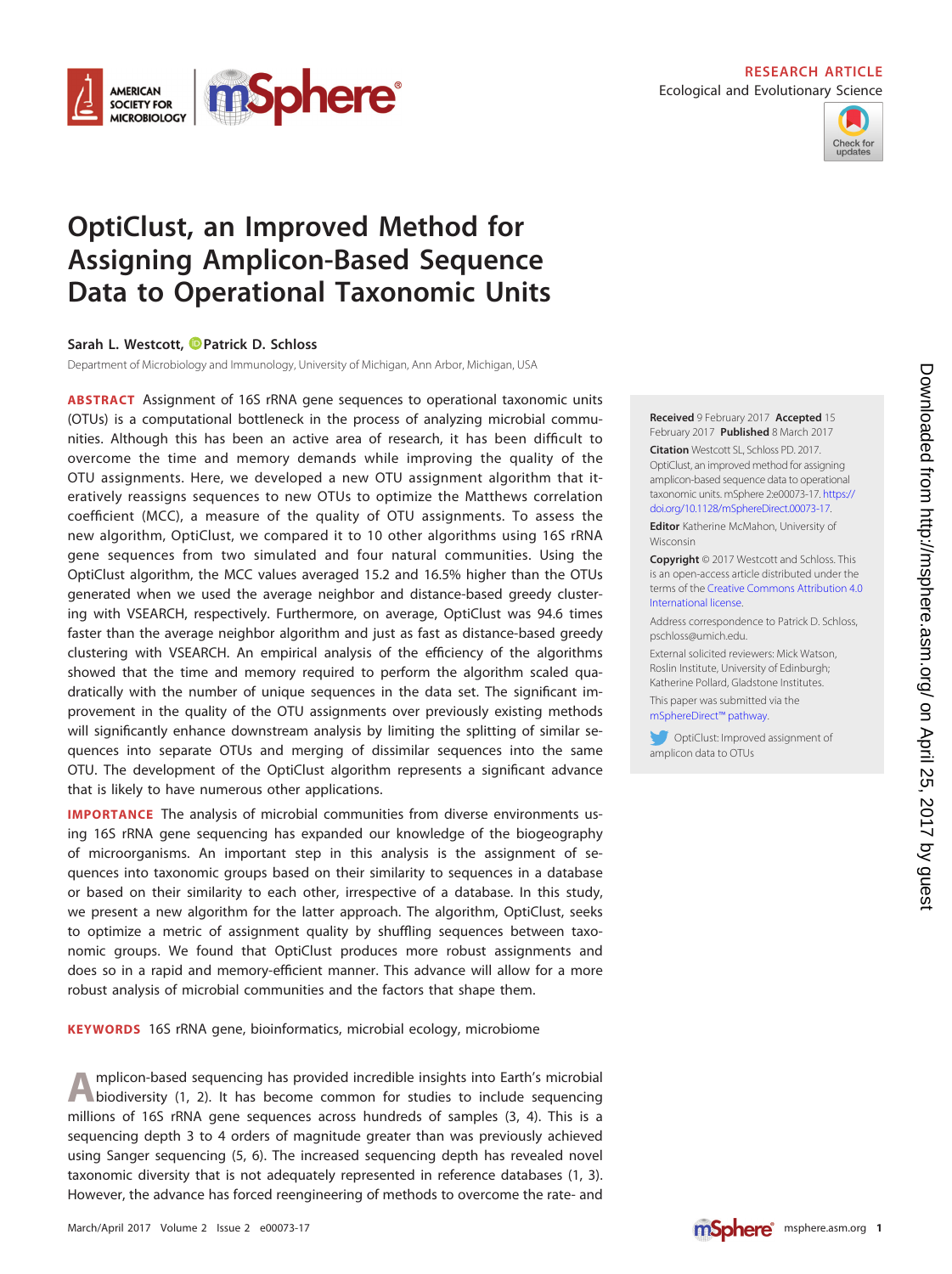memory-limiting steps in computational pipelines that process raw sequences through the generation of tables containing the number of sequences in different taxa for each sample [\(7](#page-9-6)[–](#page-9-7)[10\)](#page-9-8). A critical component of these pipelines has been the assignment of amplicon sequences to taxonomic units that are defined either based on similarity to a reference or operationally based on the similarity of the sequences to each other within the data set [\(11](#page-9-9) , [12\)](#page-9-10).

A growing number of algorithms have been developed to cluster sequences into operational taxonomic units (OTUs). These algorithms can be classified into three general categories. The first category of algorithms has been termed closed reference or phylotyping [\(13](#page-9-11) , [14\)](#page-9-12). Sequences are compared to a reference collection and clustered based on the reference sequences to which they are similar. This approach is fast; however, the method struggles when a sequence is similar to multiple reference sequences that may have different taxonomies and when it is not similar to sequences in the reference [\(15\)](#page-9-13). The second category of algorithms has been called de novo because they assign sequences to OTUs without the use of a reference [\(14\)](#page-9-12). These include hierarchical algorithms such as nearest, furthest, and average neighbor [\(16\)](#page-9-14) and algorithms that employ heuristics such as abundance- or distance-based greedy clustering (AGC or DGC, respectively) as implemented in USEARCH [\(17\)](#page-9-15) or VSEARCH [\(18\)](#page-9-16), Sumaclust and OTUCLUST [\(19\)](#page-9-17), and Swarm [\(20\)](#page-9-18). De novo methods are agglomerative and tend to be more computationally intense. It has proven difficult to know which method generates the best assignments. A third category of algorithm is openreference clustering, which is a hybrid approach [\(3,](#page-9-2) [14\)](#page-9-12). Here, sequences are assigned to OTUs using closed-reference clustering, and sequences that are not within a threshold of a reference sequence are then clustered using a de novo approach. This category blends the strengths and weaknesses of the other method and adds the complication that closed-reference and de novo clustering use different OTU definitions. These three categories of algorithms take different approaches to handling large data sets to minimize the time and memory requirements while attempting to assign sequences to meaningful OTUs.

Several metrics have emerged for assessing the quality of OTU assignment algorithms. These have included the time and memory required to run the algorithm [\(3,](#page-9-2) [20](#page-9-18)[–](#page-9-19)[22\)](#page-9-20), agreement between OTU assignments and the sequences' taxonomy [\(20](#page-9-18) , [22](#page-9-20)[–](#page-10-0)[32\)](#page-10-1), sensitivity of an algorithm to stochastic processes [\(33\)](#page-10-2), the number of OTUs generated by the algorithm [\(23](#page-9-21) , [34\)](#page-10-3), and the ability to regenerate the assignments made by other algorithms ( [3](#page-9-2) , [35\)](#page-10-4). Unfortunately, these methods fail to directly quantify the quality of the OTU assignments. An algorithm may complete with minimal time and memory requirements or generate an idealized number of OTUs, but the composition of the OTUs could be incorrect. These metrics also tend to be subjective. For instance, a method may appear to recapitulate the taxonomy of a synthetic community with known taxonomic structure but do a poor job when applied to real communities with poorly defined taxonomic structure or for sequences that are prone to misclassification. As an alternative, we developed an approach to objectively benchmark the clustering quality of OTU assignments [\(13](#page-9-11), [15](#page-9-13), [36\)](#page-10-5). This approach counts the number of true positives (TPs), true negatives (TNs), false positives (FPs), and false negatives (FNs) based on the pairwise distances. Sequence pairs that are within the user-specified threshold and are clustered together represent TPs, and those in different OTUs are FNs. Those sequence pairs that have a distance larger than the threshold and are not clustered in the same OTU are TNs, and those in the same OTU are FPs. These values can be synthesized into a single correlation coefficient, the Matthews correlation coefficient (MCC), which measures the correlation between observed and predicted classifications and is robust to cases where there is an uneven distribution across the confusion matrix [\(37\)](#page-10-6). Consistently, the average neighbor algorithm was identified as among the best or as the best algorithm. Other hierarchical algorithms, such as furthest and nearest neighbor, which do not permit the formation of FPs or FNs, respectively, fared significantly worse. The distance-based greedy clustering as implemented in VSEARCH has also performed well. The computational resources required to complete the average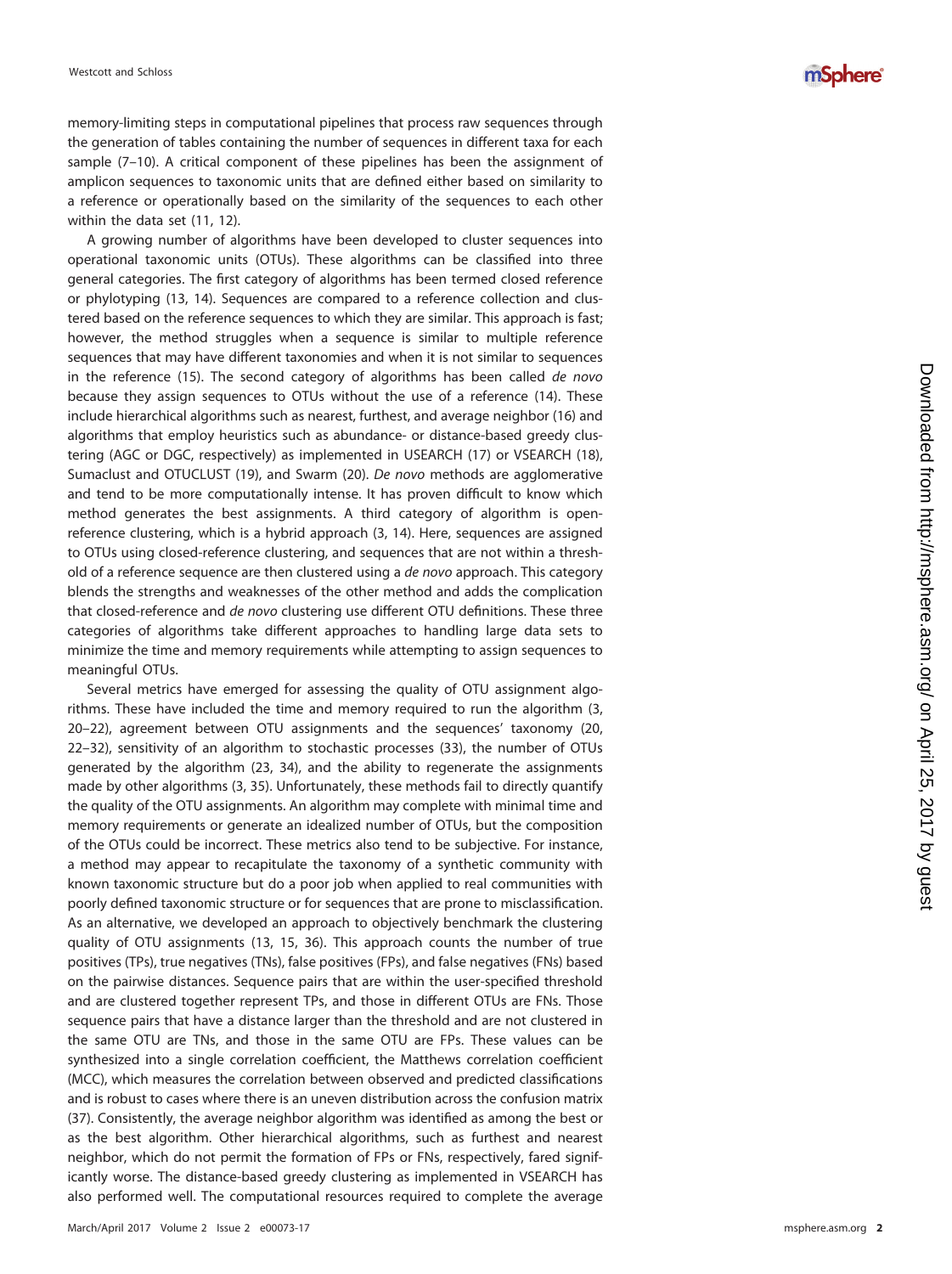

<span id="page-2-0"></span>

|  |  |  |  | <b>TABLE 1</b> Description of data sets used to evaluate the OptiClust algorithm and compare its performance to other algorithms <sup>a</sup> |
|--|--|--|--|-----------------------------------------------------------------------------------------------------------------------------------------------|
|  |  |  |  |                                                                                                                                               |

|                         | Read length | No. of    | Total no. of | No. of unique |                  |             |
|-------------------------|-------------|-----------|--------------|---------------|------------------|-------------|
| Data set (reference[s]) | (nt)        | samples   | sequences    | sequences     | No. of distances | No. of OTUs |
| Soil (41)               | 150         | 18        | 948,243      | 143,677       | 11,775,167       | 40,216      |
| Marine (42)             | 250         |           | 1,384,988    | 75,923        | 12,908,857       | 25,787      |
| Mice (40)               | 250         | 360       | 2,825,495    | 32,447        | 6,988,306        | 2,658       |
| Human (39)              | 250         | 489       | 20,951,841   | 121,281       | 38,544,315       | 11,648      |
| Even (34, 36)           | <b>NA</b>   | <b>NA</b> | 1,155,800    | 11,558        | 29,694           | 7.651       |
| Staggered (34, 36)      | <b>NA</b>   | <b>NA</b> | 1,156,550    | 11,558        | 29,694           | 7.653       |

aEach data set contains sequences from the V4 region of the 16S rRNA gene. The number of distances for each data set indicates those that were less than or equal to 0.03. The number of OTUs was determined using the OptiClust algorithm. The even and staggered data sets were generated by extracting the V4 region from fulllength reference sequences, and the data sets from the natural communities were generated by sequencing the V4 region using an Illumina MiSeq with paired reads of either 150 or 250 nt. NA, not applicable.

neighbor algorithm can be significant for large data sets, and so there is a need for an algorithm that efficiently produces consistently high-quality OTU assignments.

These benchmarking efforts have assessed the quality of the clusters after the completion of the algorithm. In the current study, we developed and benchmarked a new de novo clustering algorithm that uses real-time calculation of the MCC to direct the progress of the clustering. The result is the OptiClust algorithm, which produces significantly better sequence assignments while making efficient use of computational resources.

#### **RESULTS**

**OptiClust algorithm.** The OptiClust algorithm uses the pairs of sequences that are within a desired threshold of each other (e.g., 0.03), a list of all sequence names in the data set, and the metric that should be used to assess clustering quality. A detailed description of the algorithm is provided for a toy data set in the supplemental material. Briefly, the algorithm starts by placing each sequence either within its own OTU or into a single OTU. The algorithm proceeds by interrogating each sequence and recalculating the metric for the cases where the sequence stays in its current OTU, is moved to each of the other OTUs, or is moved into a new OTU. The location that results in the best clustering quality indicates whether the sequence should remain in its current OTU or be moved to a different or new OTU. Each iteration consists of interrogating every sequence in the data set. Although numerous options are available for optimizing the clusters and for assessing the quality of the clusters within the mothur-based implementation of the algorithm (e.g., sensitivity, specificity, accuracy, F1 score, etc.), the default metric for optimization and assessment is MCC because it includes all four parameters from the confusion matrix (see Fig. S1 and Table S1 in the supplemental material). The algorithm continues until the optimization metric stabilizes or until it reaches a defined stopping criterion.

**OptiClust-generated OTUs are more robust than those from other methods.** To evaluate the OptiClust algorithm and compare its performance to other algorithms, we utilized six data sets including two synthetic communities and four previously published large data sets generated from soil, marine, human, and murine samples [\(Table 1\)](#page-2-0). When we seeded the OptiClust algorithm with each sequence in a separate OTU and ran the algorithm until complete convergence, the MCC values averaged 15.2 and 16.5% higher than the OTUs using average neighbor and distance-based greedy clustering (DGC) with VSEARCH, respectively [\(Fig. 1;](#page-3-0) Table S1). The number of OTUs formed by the various methods was negatively correlated with their MCC value ( $\rho = -0.47; P <$ 0.001). The OptiClust algorithm was considerably faster than the hierarchical algorithms and somewhat slower than the heuristic-based algorithms. Across the six data sets, the OptiClust algorithm was 94.6 times faster than average neighbor and just as fast as DGC with VSEARCH. The human data set was a challenge for a number of the algorithms. OTUCLUST and Sumaclust were unable to cluster the human data set in less than 50 h, and the average neighbor algorithm required more than 45 GB of RAM. The USEARCHbased methods were unable to cluster the human data using the 32-bit free version of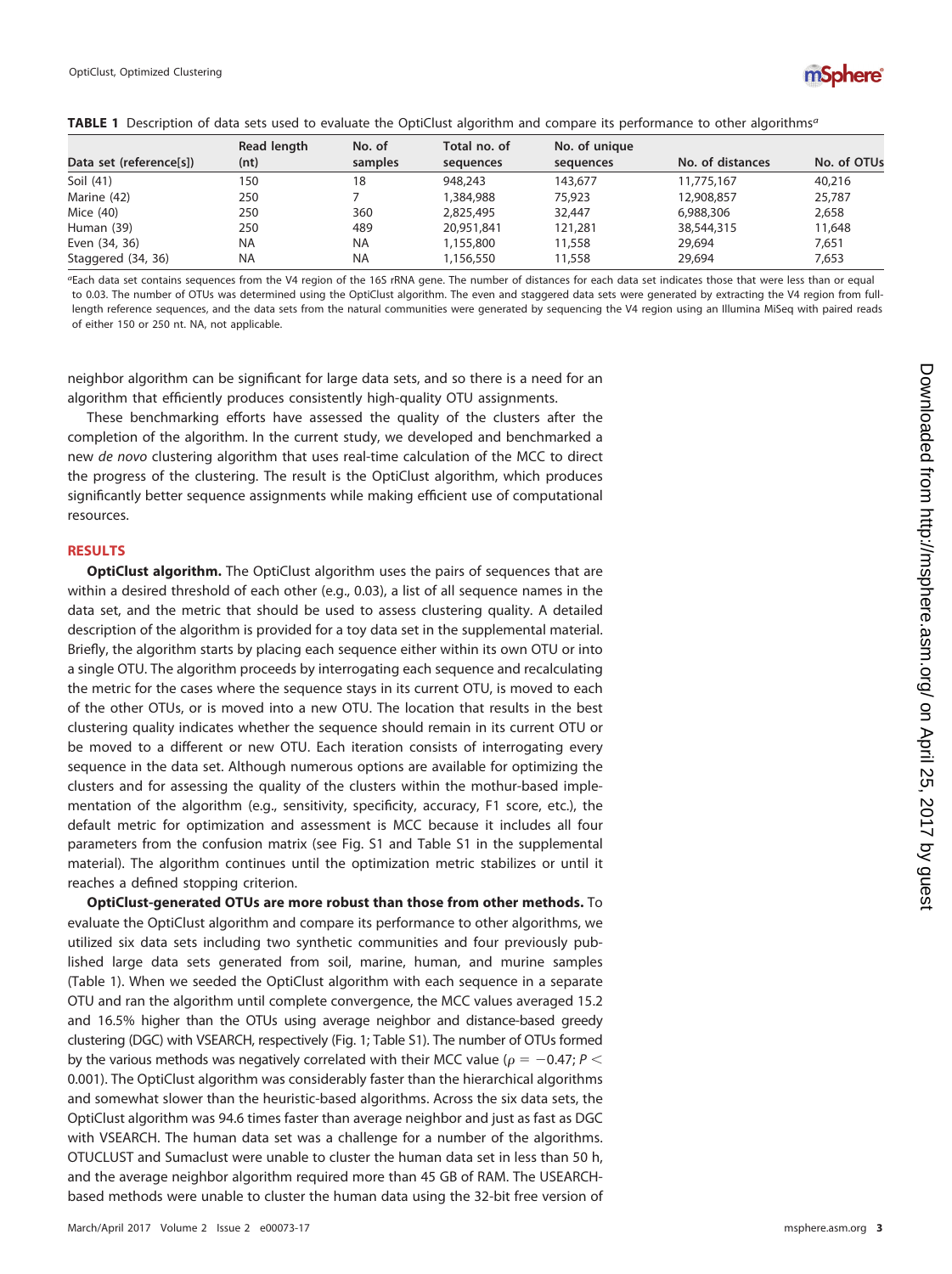



<span id="page-3-0"></span>**FIG 1** Comparison of de novo clustering algorithms. Plot of MCC (A), number of OTUs (B), and execution times (C) for the comparison of de novo clustering algorithms when applied to four natural and two synthetic data sets. The first three columns of each panel contain the results of clustering the data sets: (i) seeding the algorithm with one sequence per OTU and allowing the algorithm to proceed until the MCC value no longer changed, (ii) seeding the algorithm with one sequence per OTU and allowing the algorithm to proceed until the MCC changed by less than 0.0001, and (iii) seeding the algorithm with all of the sequences in one OTU and allowing the algorithm to proceed until the MCC value no longer changed. The human data set could not be clustered by the average neighbor, Sumaclust, USEARCH, or OTUCLUST with less than 45 GB of RAM or 50 h of execution time. The median from 10 reorderings of the data is presented for each method and data set. The range of observed values is indicated by the error bars, which are typically smaller than the plotting symbol.

the software that limits the amount of RAM to approximately 3.5 GB. These data demonstrate that OptiClust generated significantly more robust OTU assignments than existing methods across a diverse collection of data sets with performance that was comparable to popular methods.

**OptiClust stopping criteria.** By default, the mothur-based implementation of the algorithm stops when the optimization metric changes by less than 0.0001; however, this can be altered by the user. This implementation also allows the user to stop the algorithm if a maximum number of iterations is exceeded. By default, mothur uses a maximum value of 100 iterations. The justification for allowing incomplete convergence was based on the observation that numerous iterations are performed that extend the time required to complete the clustering with minimal improvement in clustering (Fig. S2). We evaluated the results of clustering to partial convergence (i.e., a change in the MCC value that was less than 0.0001) or until complete convergence of the MCC value (i.e., until it did not change between iterations) when seeding the algorithm with each sequence in a separate OTU [\(Fig. 1\)](#page-3-0). The small difference in MCC values between the output from partial and complete convergence resulted in a difference in the median number of OTUs that ranged between 1.5 and 17.0 OTUs. This represented a difference of less than 0.15%. Among the four natural data sets, between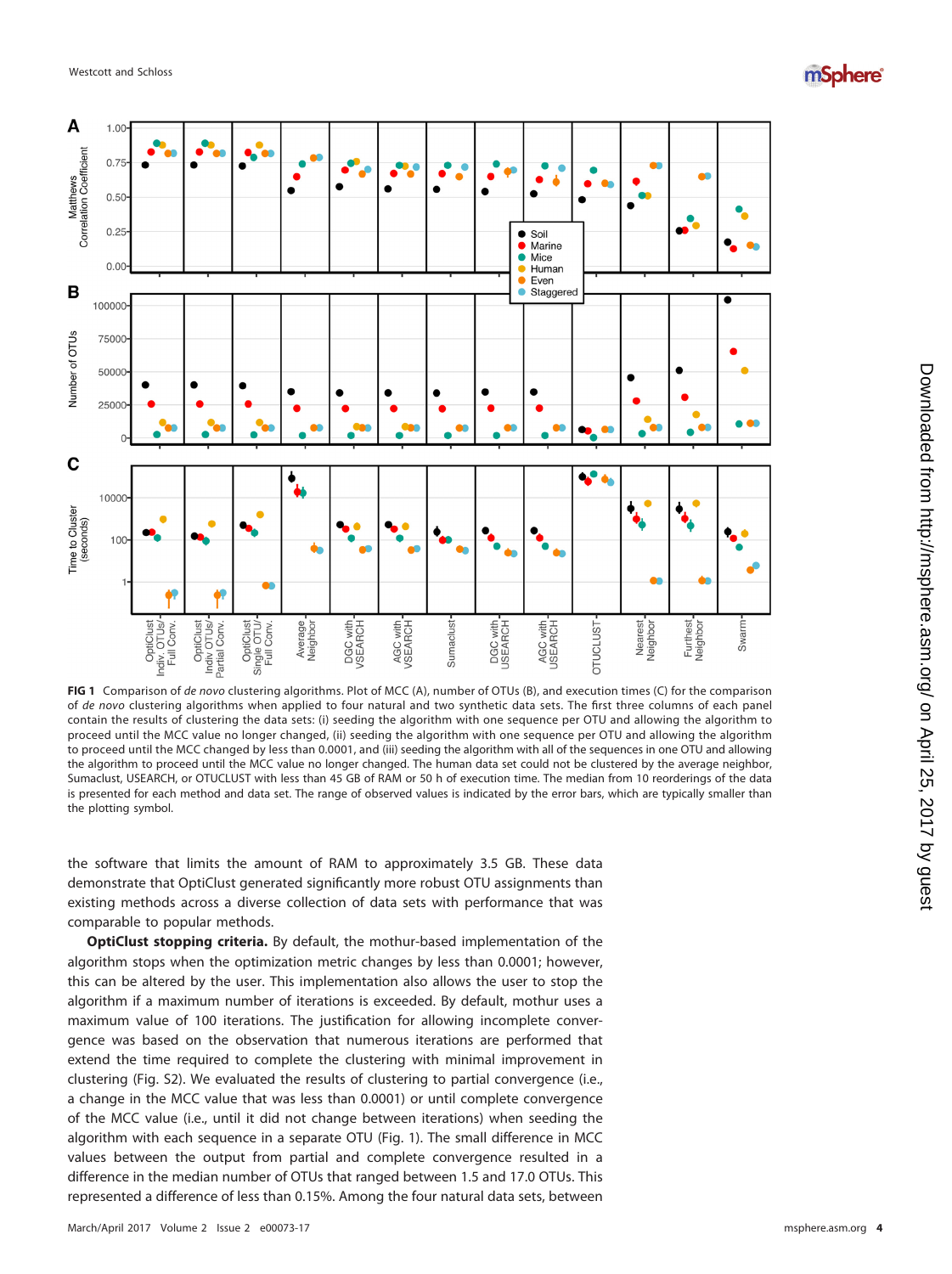3 and 6 iterations were needed to achieve partial convergence and between 8 and 12 iterations were needed to reach full convergence. The additional steps required between 1.4 and 1.7 times longer to complete the algorithm. These results suggest that achieving full convergence of the optimization metric adds computational effort; however, considering that full convergence took between 2 and 17 min, the extra effort was relatively small. Although the mothur default setting is partial convergence, the remainder of our analysis used complete convergence to be more conservative.

**Effect of seeding OTUs on OptiClust performance.** By default, the mothur implementation of the OptiClust algorithm starts with each sequence in a separate OTU. An alternative approach is to start with all of the sequences in a single OTU. We found that the MCC values for clusters generated when seeding OptiClust with the sequences as a single OTU were between 0% and 11.5% lower than when seeding the algorithm with sequences in separate OTUs [\(Fig. 1\)](#page-3-0). Interestingly, with the exception of the human data set (0.2% more OTUs), the number of OTUs was as much as 7.0% lower (mice) than when the algorithm was seeded with sequences in separate OTUs. Finally, the time required to cluster the data when the algorithm was seeded with a single OTU was between 1.5 and 2.9 times longer than if sequences were seeded as separate OTUs. This analysis demonstrates that seeding the algorithm with sequences as separate OTUs resulted in the best OTU assignments in the shortest period of time.

**OptiClust-generated OTUs are as stable as those from other algorithms.** One concern that many have with de novo clustering algorithms is that their output is sensitive to the initial order of the sequences because each algorithm must break ties where a sequence could be assigned to multiple OTUs. An additional concern specific to the OptiClust algorithm is that it may stabilize at a local optimum. To evaluate these concerns, we compared the results obtained using 10 randomizations of the order that sequences were given to the algorithm. The median coefficient of variation across the six data sets for MCC values obtained from the replicate clusterings using OptiClust was 0.1% [\(Fig. 1\)](#page-3-0). We also measured the coefficient of variation for the number of OTUs across the six data sets for each method. The median coefficient of variation for the number of OTUs generated using OptiClust was 0.1%. Confirming our previous results [\(15\)](#page-9-13), all of the methods that we tested were stable to stochastic processes. Of the methods that involved randomization, the coefficient of variation for MCC values was considerably smaller with OptiClust than with the other methods, and the coefficient of variation for the number of OTUs was comparable to the other methods. The variation observed in clustering quality suggested that the algorithm does not appear to converge to a locally optimum MCC value. More importantly, the random variation does yield output of a similarly high quality.

**Time and memory required to complete optimization-based clustering scales efficiently.** Although not as important as the quality of clustering, the amount of time and memory required to assign sequences to OTUs is a legitimate concern. We observed that the time required to complete the OptiClust algorithm [\(Fig. 1C\)](#page-3-0) paralleled the number of pairwise distances that were smaller than 0.03 [\(Table 1\)](#page-2-0). To further evaluate how the speed and memory usage scaled with the number of sequences in the data set, we measured the time required and maximum RAM usage to cluster 20, 40, 60, 80, and 100% of the unique sequences from each of the natural data sets using the OptiClust algorithm [\(Fig. 2\)](#page-5-0). Within each iteration of the algorithm, each sequence is compared to every other sequence and each comparison requires a recalculation of the confusion matrix. This would result in a worst-case algorithmic complexity on the order of  $n^3$ , where  $n$  is the number of unique sequences. Because the algorithm needs to keep track of only the sequence pairs that are within the threshold of each other, it is likely that the implementation of the algorithm is more efficient. To empirically determine the algorithmic complexity, we fitted a power law function to the data in [Fig. 2A.](#page-5-0) We observed power coefficients between 1.7 and 2.5 for the marine and human data sets, respectively. The algorithm requires storing a matrix that contains the pairs of sequences that are close to each other as well as a matrix that indicates which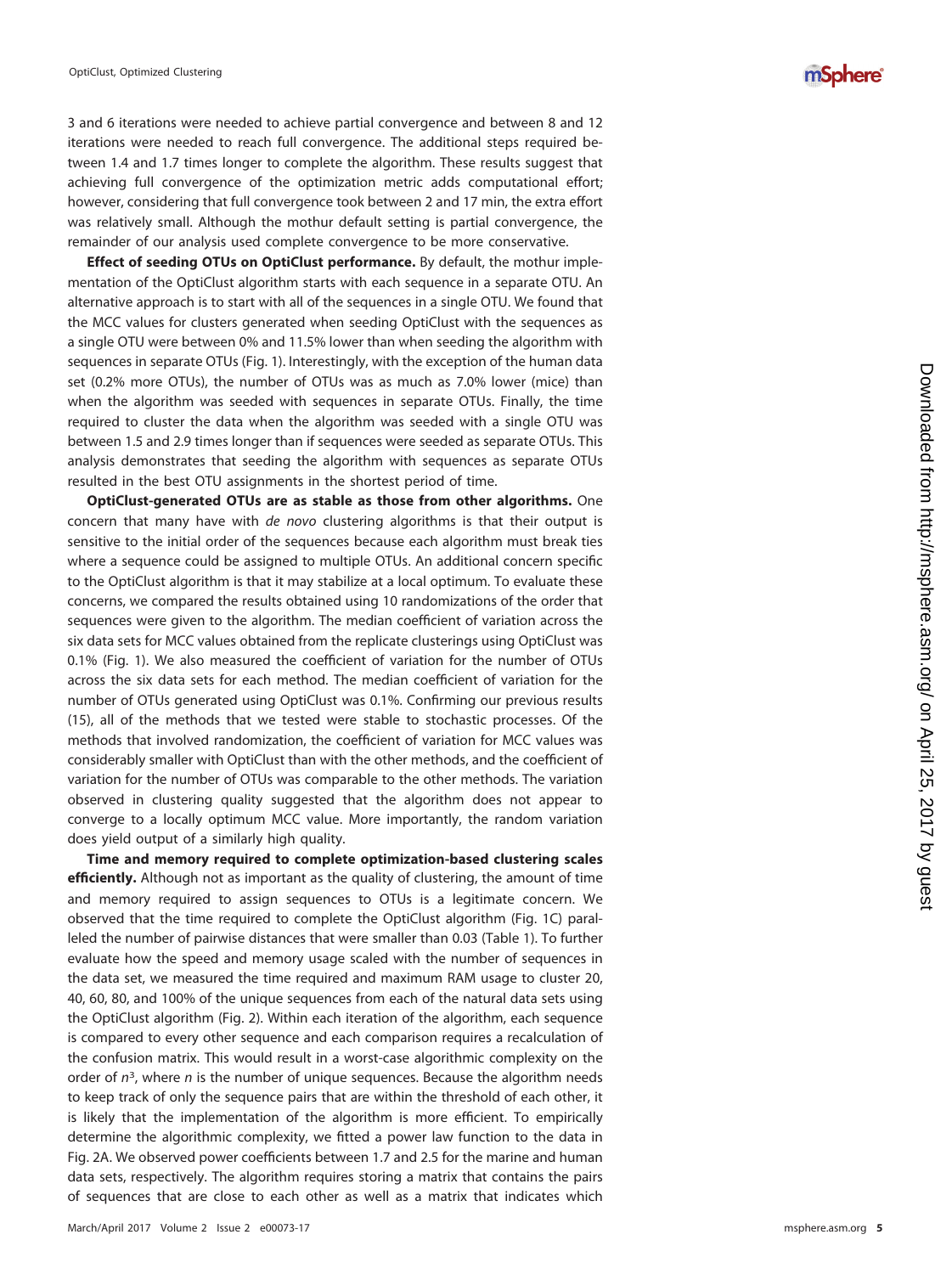mSphere®



<span id="page-5-0"></span>**FIG 2** OptiClust performance. Average execution time (A) and memory usage (B) required to cluster the four natural data sets. The confidence intervals indicate the range between the minimum and maximum values. The y axis is scaled by the square root to demonstrate the relationship between the time and memory requirements relative to the number of unique sequences squared.

sequences are clustered together. The memory required to store these matrices is on the order of  $n^2$ , where n is the number of unique sequences. In fact, when we fitted a power law function to the data in [Fig. 2B,](#page-5-0) the power coefficients were 1.9. Using the four natural community data sets, doubling the number of sequences in a data set would increase the time required to cluster the data by 4- to 8-fold and increase the RAM required by 4-fold. It is possible that future improvements to the implementation of the algorithm could improve this performance.

**The cluster splitting heuristic generates OTUs that are as good as those generated by the nonsplitting approach.** We previously described a heuristic to accelerate OTU assignments where sequences were first classified to taxonomic groups and within each taxon sequences were assigned to OTUs using the average neighbor clustering algorithm [\(13\)](#page-9-11). This method is similar to open-reference clustering except that in our approach all sequences are subjected to de novo clustering following classification, whereas in open-reference clustering only those sequences that cannot be classified are subjected to de novo clustering. Our cluster splitting approach accelerated the clustering and reduced the memory requirements because the number of unique sequences was effectively reduced by splitting sequences across taxonomic groups. Furthermore, because sequences in different taxonomic groups are assumed to belong to different OTUs, they are independent, which permits parallelization and additional reduction in computation time. Reduction in clustering quality is encountered in this approach if there are errors in classification or if two sequences within the desired threshold belong to different taxonomic groups. It is expected that these errors would increase as the taxonomic level goes from kingdom to genus. To characterize the clustering quality, we classified each sequence at each taxonomic level and calculated the MCC values using OptiClust, average neighbor, and DGC with VSEARCH when splitting at each taxonomic level [\(Fig. 3\)](#page-6-0). For each method, the MCC values decreased as the taxonomic resolution increased; however, the decrease in MCC was not as large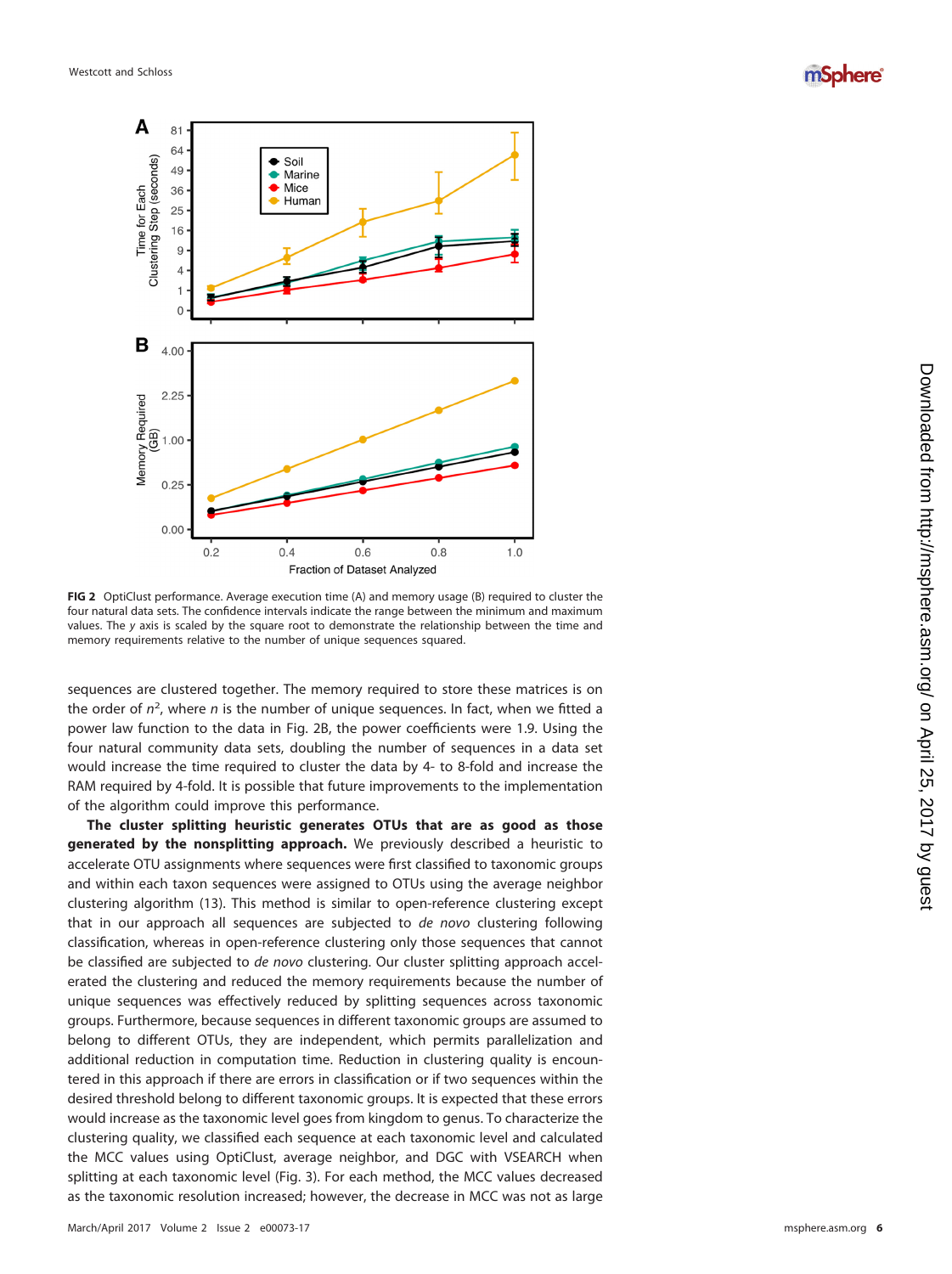



<span id="page-6-0"></span>**FIG 3** Effects of taxonomically splitting the data sets on clustering quality. The data sets were split at each taxonomic level based on their classification using a naive Bayesian classifier and clustered using average neighbor, VSEARCH-based DGC, and OptiClust.

as the difference between clustering methods. As the resolution of the taxonomic levels increased, the clustering quality remained high, relative to clusters formed from the entire data set (i.e., kingdom level). The MCC values when splitting the data sets at the class and genus levels were within 98.0 and 93.0%, respectively, of the MCC values obtained from the entire data set. These decreases in MCC value resulted in the formation of as many as 4.7 and 22.5% more OTUs, respectively, than were observed from the entire data set. These errors were due to the generation of additional false negatives due to splitting similar sequences into different taxonomic groups. For the data sets included in the current analysis, the use of the cluster splitting heuristic was probably not worth the loss in clustering quality. However, as data sets become larger, it may be necessary to use the heuristic to cluster the data into OTUs.

## **DISCUSSION**

Myriad methods have been proposed for assigning 16S rRNA gene sequences to OTUs. Each claims improved performance based on speed, memory usage, representation of taxonomic information, and number of OTUs. Each of these metrics is subjective and does not actually indicate the quality of the clustering. This led us to propose using the MCC as a metric for assessing the quality of clustering, post hoc. Here, we described a new clustering method that seeks to optimize clustering based on an objective criterion that measures clustering quality in real time. In the OptiClust algorithm, clustering is driven by optimizing a metric that assesses whether any two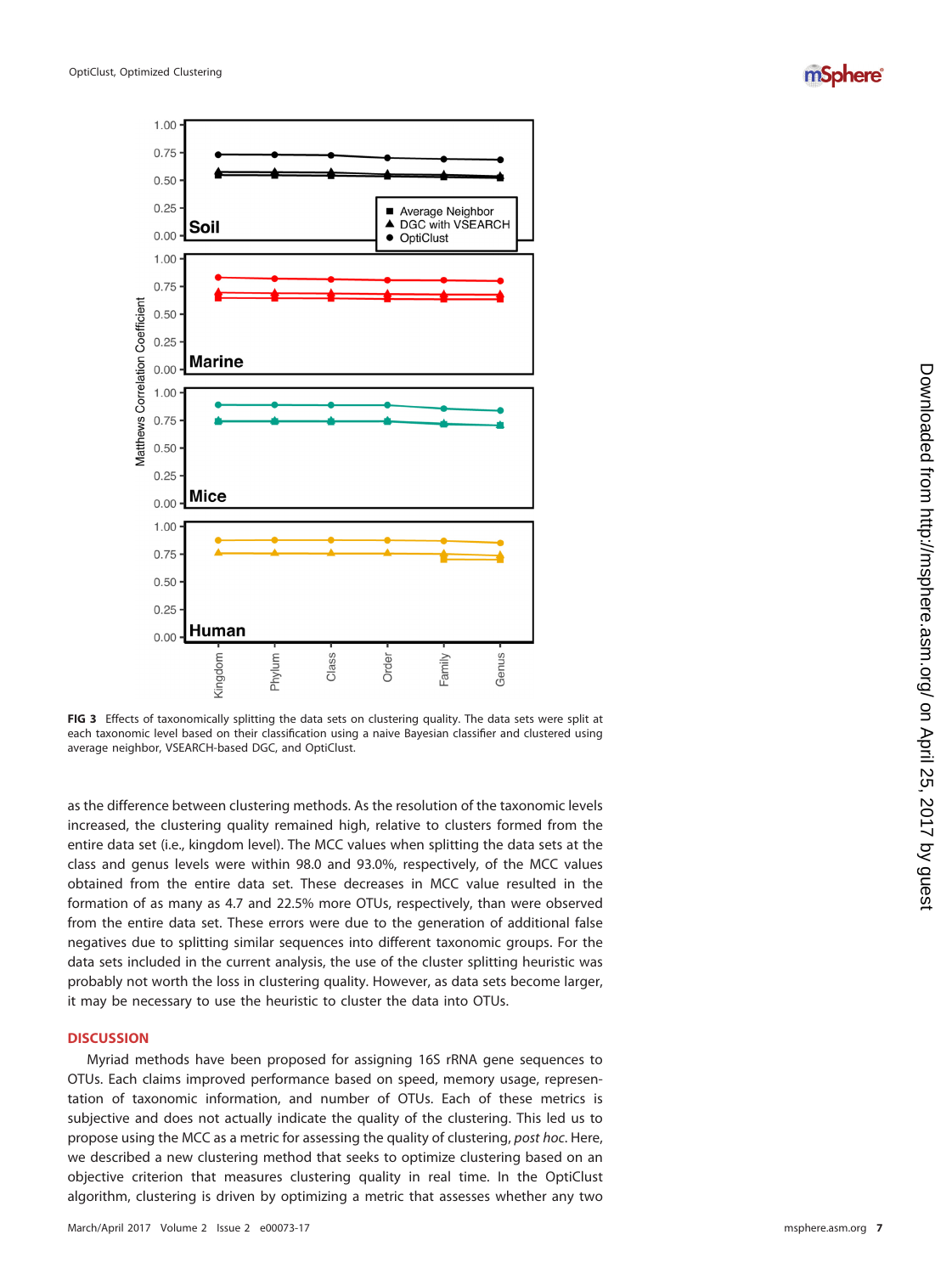mSphere®

sequences should be grouped into the same OTU. The result is clusters that are significantly more robust and is efficient in the time and memory required to cluster the sequences into OTUs. This makes it more tractable to analyze large data sets without sacrificing clustering quality, as was previously necessary using heuristic methods.

The cluster optimization procedure is dependent on the metric that is chosen for optimization. We employed the MCC because it includes the four values from a confusion matrix. Other algorithms, such as the furthest neighbor and nearest neighbor algorithms, minimize the number of FPs and FNs, respectively; however, these suffer because the numbers of FNs and FPs are not controlled, respectively [\(13](#page-9-11) , [16\)](#page-9-14). Alternatively, one could optimize based on the sensitivity, specificity, or accuracy, which is each based on two values from the confusion matrix, or could optimize based on the F1 score, which is based on three values from the confusion matrix. Because these metrics do not balance all four parameters equally, it is likely that one parameter will dominate in the optimization procedure. For example, optimizing for sensitivity could lead to a large number of FPs. A higher number of FPs increases the number of OTUs, while a higher number of FNs collapses OTUs together. It is difficult to know which is worse since community richness and diversity are linked to the number of OTUs. In addition, increasing the number of FNs would overstate the differences between communities while increasing the number of FPs would overstate their similarity. Therefore, it is important to jointly minimize the number of FPs and FNs. With this in mind, we decided to optimize utilizing the MCC. It is possible that other metrics that balance the four parameters could be developed and employed for optimization of the clustering.

The OptiClust algorithm is relatively simple. For each sequence, it effectively asks whether the MCC value will increase if the sequence is moved to a different OTU, including creating a new OTU. If the value does not change, it remains in the current OTU. The algorithm repeats until the MCC value stabilizes. Assuming that the algorithm is seeded with each sequence in a separate OTU, it does not appear that the algorithm converges to a local optimum. Furthermore, execution of the algorithm with different random number generator seeds produces OTU assignments of consistently high quality. Future improvements to the implementation of the algorithm could provide optimization to further improve its speed and susceptibility to find a local optimum. Users are encouraged to repeat the OTU assignment several times to confirm that they have found the best OTU assignments.

Our previous MCC-based analysis of clustering algorithms indicated that the average neighbor algorithm consistently produced the best OTU assignments, with the DGCbased method using USEARCH also producing robust OTU assignments. The challenge in using the average neighbor algorithm is that it requires a large amount of RAM and is computationally demanding. This led to the development of a splitting approach that divides the clustering across distinct taxonomic groups [\(13\)](#page-9-11). The improved performance provided by the OptiClust algorithm likely makes such splitting unnecessary for most current data sets. We have demonstrated that although the OTU assignments made at the genus level are still better than those of other methods, the quality is not as good as that found without splitting. The loss of quality is likely due to misclassification because of limitations in the clustering algorithms and reference databases. The practical significance of such small differences in clustering quality remain to be determined; however, based on the current analysis, it does appear that the number of OTUs is artificially inflated. Regardless, the best clustering quality should be pursued given the available computer resources.

The time and memory required to execute the OptiClust algorithm scaled proportionally to the number of unique sequences raised to the second power. The power for the time requirement is affected by the similarity of the sequences in the data set, with data sets containing more-similar sequences having a higher power. Also, the number of unique sequences is the basis for the amount of both time and memory required to complete the algorithm. Both the similarity of sequences and the number of unique sequences can be driven by the sequencing error, since any errors will increase the number of unique sequences and these sequences will be closely related to the perfect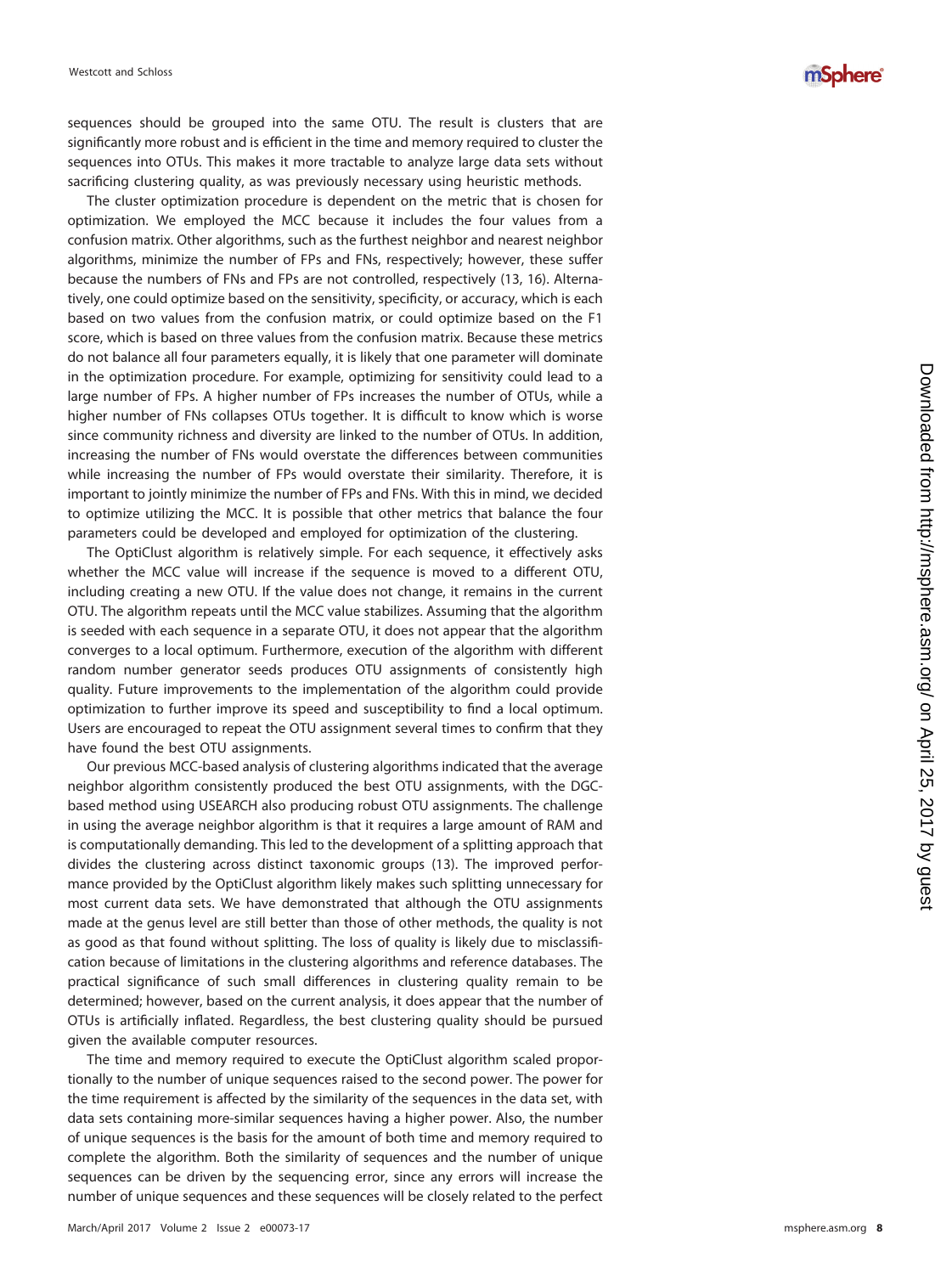sequence. This underscores the importance of reducing the noise in the sequence data [\(7\)](#page-9-6). If sequencing errors are not remediated and are relatively randomly distributed, then it is likely that the algorithm will require an unnecessary amount of time and RAM to complete.

The rapid expansion in sequencing capacity has demanded that the algorithms used to assign 16S rRNA gene sequences to OTUs be efficient while maintaining robust assignments. Although database-based approaches have been proposed to facilitate this analysis, they are limited by their limited coverage of bacterial taxonomy and by the inconsistent process used to name taxa. The ability to assign sequences to OTUs using an algorithm that optimizes clustering by directly measuring quality will significantly enhance downstream analysis. The development of the OptiClust algorithm represents a significant advance that is likely to have numerous other applications.

#### **MATERIALS AND METHODS**

**Sequence data and processing steps.** To evaluate the OptiClust and the other algorithms, we created two synthetic sequence collections and four sequence collections generated from previously published studies. The V4 region of the 16S rRNA gene was used from all data sets because it is a popular region that can be fully sequenced with 2-fold coverage using the commonly used MiSeq sequencer from Illumina ( [7\)](#page-9-6). The method for generating the simulated data sets followed the approach used by Kopylova et al. [\(34\)](#page-10-3) and Schloss [\(36\)](#page-10-5). Briefly, we randomly selected 10,000 unique V4 fragments from 16S rRNA gene sequences that were unique from the SILVA nonredundant database [\(38\)](#page-10-11). A community with an even relative abundance profile was generated by specifying that each sequence had a frequency of 100 reads. A community with a staggered relative abundance profile was generated by specifying that the abundance of each sequence was a randomly drawn integer sampled from a uniform distribution between 1 and 200. Sequence collections collected from human feces [\(39\)](#page-10-10), murine feces [\(40\)](#page-10-9), soil [\(41\)](#page-10-7), and seawater [\(42\)](#page-10-8) were used to characterize the algorithms' performance with natural communities. These sequence collections were all generated using paired 150- or 250-nucleotide (nt) reads of the V4 region. We reprocessed all of the reads using a common analysis pipeline that included quality score-based error correction ( [7\)](#page-9-6), alignment against a SILVA reference database [\(38](#page-10-11) , [43\)](#page-10-12), screening for chimeras using UCHIME ( [9\)](#page-9-7), and classification using a naive Bayesian classifier with the RDP training set requiring an 80% confidence score [\(10\)](#page-9-8).

**Implementation of clustering algorithms.** In addition to the OptiClust algorithm, we evaluated 10 different de novo clustering algorithms. These included three hierarchical algorithms, average neighbor, nearest neighbor, and furthest neighbor, which are implemented in mothur (v.1.39.0) [\(11\)](#page-9-9). Seven heuristic methods were also used, including abundance-based greedy clustering (AGC) and distancebased greedy clustering (DGC) as implemented in USEARCH (v.6.1) [\(17\)](#page-9-15) and VSEARCH (v.2.3.3) [\(18\)](#page-9-16), OTUCLUST (v.0.1) [\(19\)](#page-9-17), and Sumaclust (v.1.0.20) and Swarm (v.2.1.9) [\(20\)](#page-9-18). With the exception of Swarm, each of these methods uses distance-based thresholds to report OTU assignments. We also evaluated the ability of OptiClust to optimize to metrics other than MCC. These included accuracy, F1 score, negative predictive value, positive predictive value, false discovery rate, sensitivity, specificity, the sum of TPs and TNs, the sum of FPs and FNs, and the number of FNs, FPs, TNs, and TPs (see Fig. S1 and Table S1 in the supplemental material).

**Benchmarking.** We evaluated the quality of the sequence clustering, the reproducibility of the clustering, the speed of clustering, and the amount of memory required to complete the clustering. To assess the quality of the clusters generated by each method, we counted the cells within a confusion matrix that indicated how well the clusterings represented the distances between the pair of sequences [\(13\)](#page-9-11). Pairs of sequences that were in the same OTU and had a distance less than 3% were true positives (TPs), those that were in different OTUs and had a distance greater than 3% were true negatives (TNs), those that were in the same OTU and had a distance greater than 3% were false positives (FPs), and those that were in different OTUs and had a distance less than 3% were false negatives (FNs). To synthesize the matrix into a single metric, we used the Matthews correlation coefficient using the sens.spec command in mothur using the following equation:

$$
MCC = \frac{TP \times TN - FP \times FN}{\sqrt{(TP + FP)(TP + FN)(TN + FP)(TN + FN)}}
$$

To assess the reproducibility of the algorithms, we randomized the starting order of each sequence collection 10 times and ran each algorithm on each randomized collection. We then measured the MCC for each randomization and quantified their percent coefficient of variation (% CV; 100 times the ratio of the standard deviation to the mean).

To assess how the memory and time requirements scaled with the number of sequences included in each sequence collection, we randomly subsampled 20, 40, 60, or 80% of the unique sequences in each collection. We obtained 10 subsamples at each depth for each data set and ran each collection ( $n = 50 =$ 5 sequencing depths  $\times$  10 replicates) through each of the algorithms. We used the timeout script to quantify the maximum RAM used and the amount of time required to process each sequence collection [\(https://github.com/pshved/timeout\)](https://github.com/pshved/timeout). We limited each algorithm to 45 GB of RAM and 50 h using a single processor.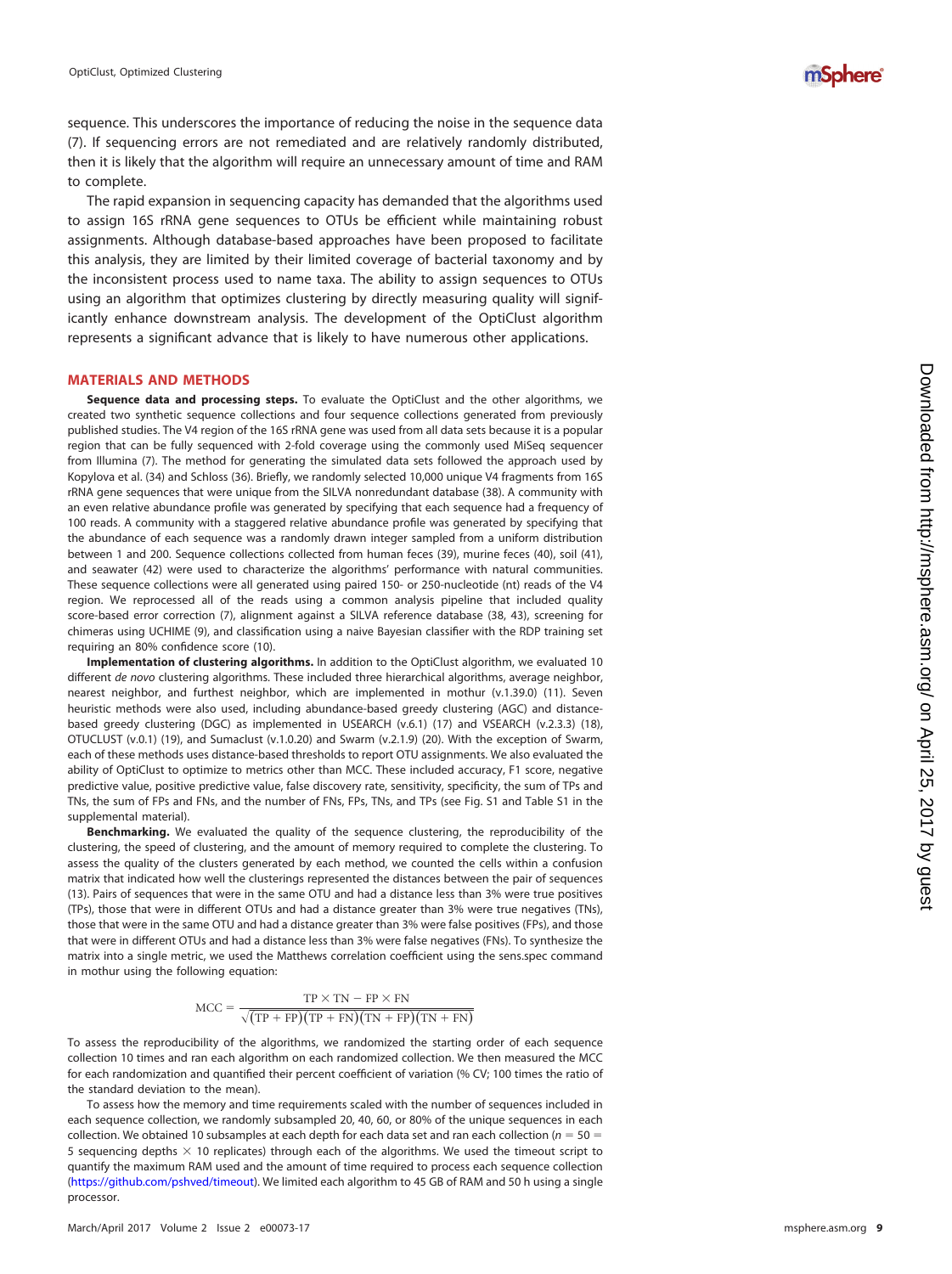

**Data and code availability.** The workflow utilized commands in GNU make (v.3.81), GNU bash (v.4.1.2), mothur (v.1.39.0) [\(11\)](#page-9-9), and R (v.3.3.2) [\(44\)](#page-10-13). Within R, we utilized the wesanderson (v.0.3.2) [\(45\)](#page-10-14), dplyr (v.0.5.0) [\(46\)](#page-10-15), tidyr (v.0.6.0) [\(47\)](#page-10-16), cowplot (v.0.6.3) [\(48\)](#page-10-17), and ggplot2 (v.2.2.0.9000) [\(49\)](#page-10-18) packages. A reproducible version of the manuscript and analysis is available at [https://github.com/SchlossLab/](https://github.com/SchlossLab/Westcott_OptiClust_mSphere_2017) [Westcott\\_OptiClust\\_mSphere\\_2017.](https://github.com/SchlossLab/Westcott_OptiClust_mSphere_2017)

### **SUPPLEMENTAL MATERIAL**

Supplemental material for this article may be found at [https://doi.org/10.1128/](https://doi.org/10.1128/mSphereDirect.00073-17) [mSphereDirect.00073-17.](https://doi.org/10.1128/mSphereDirect.00073-17)

**TEXT S1,** PDF file, 1.6 MB. **FIGURE S1,** EPS file, 0.8 MB. **FIGURE S2,** EPS file, 0.3 MB. **TABLE S1,** PDF file, 0.02 MB.

#### **ACKNOWLEDGMENTS**

This work was supported through funding from the National Institutes of Health to P.D.S. (P30DK034933).

S.L.W. designed, implemented, and evaluated the algorithm. P.D.S. designed and evaluated the algorithm. Both authors wrote and edited the manuscript.

#### <span id="page-9-0"></span>**REFERENCES**

- 1. Schloss PD, Girard RA, Martin T, Edwards J, Thrash JC. 2016. Status of the archaeal and bacterial census: an update. mBio 7:e00201-16. [https://doi](https://doi.org/10.1128/mBio.00201-16) [.org/10.1128/mBio.00201-16.](https://doi.org/10.1128/mBio.00201-16)
- <span id="page-9-1"></span>2. Locey KJ, Lennon JT. 2016. Scaling laws predict global microbial diversity. Proc Natl Acad Sci U S A 113:5970-5975. [https://doi.org/10.1073/](https://doi.org/10.1073/pnas.1521291113) [pnas.1521291113.](https://doi.org/10.1073/pnas.1521291113)
- <span id="page-9-2"></span>3. Rideout JR, He Y, Navas-Molina JA, Walters WA, Ursell LK, Gibbons SM, Chase J, McDonald D, Gonzalez A, Robbins-Pianka A, Clemente JC, Gilbert JA, Huse SM, Zhou HW, Knight R, Caporaso JG. 2014. Subsampled open-reference clustering creates consistent, comprehensive OTU definitions and scales to billions of sequences. PeerJ 2:e545. [https://doi.org/](https://doi.org/10.7717/peerj.545) [10.7717/peerj.545.](https://doi.org/10.7717/peerj.545)
- <span id="page-9-3"></span>4. The Human Microbiome Project Consortium. 2012. Structure, function and diversity of the healthy human microbiome. Nature 486:207–214. [https://doi.org/10.1038/nature11234.](https://doi.org/10.1038/nature11234)
- <span id="page-9-4"></span>5. Eckburg PB, Bik EM, Bernstein CN, Purdom E, Dethlefsen L, Sargent M, Gill SR, Nelson KE, Relman DA. 2005. Diversity of the human intestinal microbial flora. Science 308:1635–1638. [https://doi.org/10.1126/science](https://doi.org/10.1126/science.1110591) [.1110591.](https://doi.org/10.1126/science.1110591)
- <span id="page-9-5"></span>6. Elshahed MS, Youssef NH, Spain AM, Sheik C, Najar FZ, Sukharnikov LO, Roe BA, Davis JP, Schloss PD, Bailey VL, Krumholz LR. 2008. Novelty and uniqueness patterns of rare members of the soil biosphere. Appl Environ Microbiol 74:5422–5428. [https://doi.org/10.1128/aem.00410-08.](https://doi.org/10.1128/aem.00410-08)
- <span id="page-9-6"></span>7. Kozich JJ, Westcott SL, Baxter NT, Highlander SK, Schloss PD. 2013. Development of a dual-index sequencing strategy and curation pipeline for analyzing amplicon sequence data on the MiSeq Illumina sequencing platform. Appl Environ Microbiol 79:5112–5120. [https://doi.org/10.1128/](https://doi.org/10.1128/aem.01043-13) [aem.01043-13.](https://doi.org/10.1128/aem.01043-13)
- <span id="page-9-7"></span>8. Schloss PD. 2009. A high-throughput DNA sequence aligner for microbial ecology studies. PLoS One 4:e8230. [https://doi.org/10.1371/journal](https://doi.org/10.1371/journal.pone.0008230) [.pone.0008230.](https://doi.org/10.1371/journal.pone.0008230)
- 9. Edgar RC, Haas BJ, Clemente JC, Quince C, Knight R. 2011. UCHIME improves sensitivity and speed of chimera detection. Bioinformatics 27:2194 –2200. [https://doi.org/10.1093/bioinformatics/btr381.](https://doi.org/10.1093/bioinformatics/btr381)
- <span id="page-9-8"></span>10. Wang Q, Garrity GM, Tiedje JM, Cole JR. 2007. Naive Bayesian classifier for rapid assignment of rRNA sequences into the new bacterial taxonomy. Appl Environ Microbiol 73:5261–5267. [https://doi.org/10.1128/aem](https://doi.org/10.1128/aem.00062-07) [.00062-07.](https://doi.org/10.1128/aem.00062-07)
- <span id="page-9-9"></span>11. Schloss PD, Westcott SL, Ryabin T, Hall JR, Hartmann M, Hollister EB, Lesniewski RA, Oakley BB, Parks DH, Robinson CJ, Sahl JW, Stres B, Thallinger GG, Horn DJV, Weber CF. 2009. Introducing mothur: opensource, platform-independent, community-supported software for describing and comparing microbial communities. Appl Environ Microbiol 75:7537–7541. [https://doi.org/10.1128/aem.01541-09.](https://doi.org/10.1128/aem.01541-09)
- <span id="page-9-10"></span>12. Caporaso JG, Kuczynski J, Stombaugh J, Bittinger K, Bushman FD, Costello EK, Fierer N, Peña AG, Goodrich JK, Gordon JI, Huttley GA, Kelley ST, Knights D, Koenig JE, Ley RE, Lozupone CA, McDonald D, Muegge BD,

Pirrung M, Reeder J, Sevinsky JR, Turnbaugh PJ, Walters WA, Widmann J, Yatsunenko T, Zaneveld J, Knight R. 2010. QIIME allows analysis of high-throughput community sequencing data. Nat Methods 7:335–336. [https://doi.org/10.1038/nmeth.f.303.](https://doi.org/10.1038/nmeth.f.303)

- <span id="page-9-11"></span>13. Schloss PD, Westcott SL. 2011. Assessing and improving methods used in operational taxonomic unit-based approaches for 16S rRNA gene sequence analysis. Appl Environ Microbiol 77:3219 –3226. [https://doi](https://doi.org/10.1128/aem.02810-10) [.org/10.1128/aem.02810-10.](https://doi.org/10.1128/aem.02810-10)
- <span id="page-9-12"></span>14. Navas-Molina JA, Peralta-Sánchez JM, González A, McMurdie PJ, Vázquez-Baeza Y, Xu Z, Ursell LK, Lauber C, Zhou H, Song SJ, Huntley J, Ackermann GL, Berg-Lyons D, Holmes S, Caporaso JG, Knight R. 2013. Advancing our understanding of the human microbiome using QIIME. Methods Enzymol 531:371– 444. [https://doi.org/10.1016/B978-0-12](https://doi.org/10.1016/B978-0-12-407863-5.00019-8) [-407863-5.00019-8.](https://doi.org/10.1016/B978-0-12-407863-5.00019-8)
- <span id="page-9-13"></span>15. Westcott SL, Schloss PD. 2015. De novo clustering methods outperform reference-based methods for assigning 16S rRNA gene sequences to operational taxonomic units. PeerJ 3:e1487. [https://doi.org/10.7717/](https://doi.org/10.7717/peerj.1487) [peerj.1487.](https://doi.org/10.7717/peerj.1487)
- <span id="page-9-14"></span>16. Schloss PD, Handelsman J. 2005. Introducing DOTUR, a computer program for defining operational taxonomic units and estimating species richness. Appl Environ Microbiol 71:1501–1506. [https://doi.org/10.1128/](https://doi.org/10.1128/AEM.71.3.1501-1506.2005) [AEM.71.3.1501-1506.2005.](https://doi.org/10.1128/AEM.71.3.1501-1506.2005)
- <span id="page-9-15"></span>17. Edgar RC. 2010. Search and clustering orders of magnitude faster than BLAST. Bioinformatics 26:2460 –2461. [https://doi.org/10.1093/](https://doi.org/10.1093/bioinformatics/btq461) [bioinformatics/btq461.](https://doi.org/10.1093/bioinformatics/btq461)
- <span id="page-9-17"></span><span id="page-9-16"></span>18. Rognes T, Flouri T, Nichols B, Quince C, Mahé F. 2016. VSEARCH: a versatile open source tool for metagenomics. PeerJ 4:e2584. [https://doi](https://doi.org/10.7717/peerj.2584) [.org/10.7717/peerj.2584.](https://doi.org/10.7717/peerj.2584)
- <span id="page-9-18"></span>19. Albanese D, Fontana P, De Filippo C, Cavalieri D, Donati C. 2015. MICCA: a complete and accurate software for taxonomic profiling of metagenomic data. Sci Rep 5:9743. [https://doi.org/10.1038/srep09743.](https://doi.org/10.1038/srep09743)
- <span id="page-9-19"></span>20. Mahé F, Rognes T, Quince C, de Vargas C, Dunthorn M. 2014. Swarm: robust and fast clustering method for amplicon-based studies. PeerJ 2:e593. [https://doi.org/10.7717/peerj.593.](https://doi.org/10.7717/peerj.593)
- 21. Sun Y, Cai Y, Liu L, Yu F, Farrell ML, McKendree W, Farmerie W. 2009. ESPRIT: estimating species richness using large collections of 16S rRNA pyrosequences. Nucleic Acids Res 37:e76. [https://doi.org/10.1093/nar/](https://doi.org/10.1093/nar/gkp285) [gkp285.](https://doi.org/10.1093/nar/gkp285)
- <span id="page-9-21"></span><span id="page-9-20"></span>22. Cai Y, Sun Y. 2011. ESPRIT-tree: hierarchical clustering analysis of millions of 16S rRNA pyrosequences in quasilinear computational time. Nucleic Acids Res 39:e95. [https://doi.org/10.1093/nar/gkr349.](https://doi.org/10.1093/nar/gkr349)
- 23. Edgar RC. 2013. UPARSE: highly accurate OTU sequences from microbial amplicon reads. Nat Methods 10:996 –998. [https://doi.org/10.1038/](https://doi.org/10.1038/nmeth.2604) [nmeth.2604.](https://doi.org/10.1038/nmeth.2604)
- 24. Mahé F, Rognes T, Quince C, de Vargas C, Dunthorn M. 2015. Swarm v2: highly-scalable and high-resolution amplicon clustering. PeerJ 3:e1420. [https://doi.org/10.7717/peerj.1420.](https://doi.org/10.7717/peerj.1420)